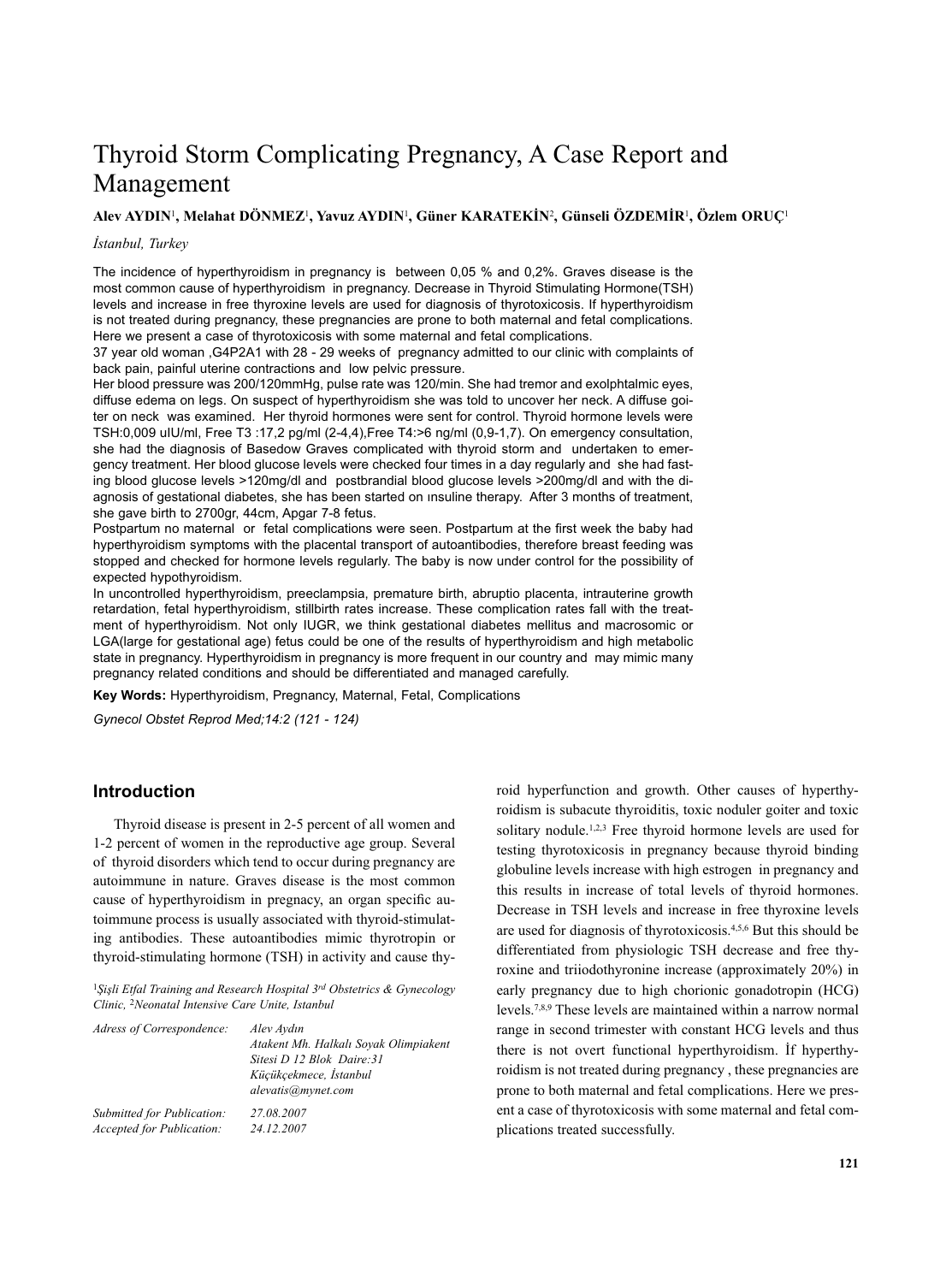**122** Aydın et al.

# **Case Report**

A 37 year old woman, G4,P2,A1 with 24-25 week of pregnancy according to last menstrual period (LMP) admitted to our clinic with complaints of back pain and painful uterine contractions and low pelvic pressure. On transabdominal ultrasonography, a single, alive fetus, concordant with 28-29 weeks of pregnancy with polyhydramnios was observed. On NST she had regular, high intensity contractions with frequency of 3 in 10 minutes.

She had 2 cm cervical dilatation and 30% effacement on examination.

On physical examination hyperemic, hot face and tremor in hands were noticed, she had difficulty in breathing and answering the questions. She had in crisis state on appearance. Her blood pressure was 200/120mmHg, pulse rate was 120/min. She had exolphtalmic eyes, on suspect of hyperthyroidism she was told to uncover her neck. A diffuse goiter on neck. was examined diffuse goiter on neck and diffuse edema on legs was seen. She reported this swelling of neck had been present from 3rd months of pregnancy and she did not continue her medications. On laboratory investigation, hemoglobine:9,5g/dl, hct: 28%, plt:285000, wbc:11000, blood glucose:  $272mg/dl$ . On urine analysis,  $(+)$ proteinuri on dipstick,  $(++)$ ketonuria, (++) glucosuria were present. Liver enyzmes, electroytes, billuribine levels were normal . Her ECG documents were ritmically normal except tachycardy. On eye examination, eye lids were retracted, exophtalmic, unable to close when sleeping. Thyroid hormones were TSH:0,009 uIU/ml, Free T3 :17,2 pg/ml (2-4,4),Free T4:>6ng/ml (0,9-1,7). On emergency consultation she had the diagnosis of Basedow Graves complicated with thyroid storm and undertaken to emergency treatment. On emergency treatment, propyltiouracil (Propycil 50mg, Dr.F.Frik) 3x4, alfametyldopa (Methyldopa 250mg, İ.E Ulagay) for hypertension 3x2, propranolol HCL(Dideral 40mg,Sanofi) :3x1/2, were ordered with rapid intravenous hydration. We started magnesium tocolysis for contractions and steroid for pulmonary maturation. After 48 hours of this therapy, her thyroid storm crisis state was corrected. Her blood pressure levels were stabilised to 140/90mmHg, pulse rate 84/min. On 24 hour urine: 840mg proteinuri was detected The baby was controlled with daily CTG's for fetal wellbeing. After one week, propyltiouracil dose was decreased to first 3x4 and then to 3x2 (Propycil 50mg, Dr.F.Frik), propranolol HCL (Dideral 40mg,Sanofi) was stopped. Her blood glucose levels were checked four times in a day regularly and she had fasting blood glucose levels >120mg/dl and after feeding, she had postbrandial blood glucose levels >200mg/dl and with the diagnosis of gestational diabetes, she has been started on ınsuline therapy.(3x4Ü regular, 1x4 Ü NPH but increased to 10U NPH regularly because of resistant high glucose levels). After 7 weeks of hospitalisation for hyperthyroidism, preterm labor and gestatıonal diabetes mellitus, she had spontaneous contractions at 34-35 weeks and she gave birth vaginally to 2700 gr, 44cm female fetus with a 5 minute Apgar score of 8-9. The baby was large for gestational age.

On labor, in complete blood count hb:11g/dl, Hct:35%, Plt:254000, Wbc:8200, liver enzymes, electrolytes were normal, albumin:3.1g/dl(3.4-4.8), on urine analysis: protein was (+) on dipstick. Free T3:9,89pg/ml(2-4,4), FT4:1,85ng/ml (0,9-1,7), TSH:<0,005 uIU/ml (0,5-4,2), Antithyroidperoxidase:73,53IU/ml (0-34), thyroglobulin:457.6ng/ml(1- 78). Her blood glucose levels were checked regularly and we used tamponade solution (1000cc Isotonic solution with 16U regular ınsulin) ınfusion on labor

After birth, propyltiouracil dose was decreased to 3x1(Propycil 50mg, Dr.F.Frik) and her blood glucose levels were checked, insulin doses were decreased regularly and after one week, the ınsulın therapy was stopped and called for regular controls in endocrine clinics Postpartum no maternal complication was seen.

The newborn did not have goiter on neck but had high levels of FT3 and FT4 levels due to maternal autoantibodies passed from placenta. On regular controls fortnightly, these levels did not fall and the baby had symptoms of hyperthyroidism, so newborn specialists recommended to stop breastfeeding, to end another source of autoantibodies. After this, the thyroid hormone levels become to normalize, the baby began to gain weight. and now 6 months old baby is under control for the possibility of occurence of hypothyroidism.

## **Discussion**

The prevalence of hyperthyroidism differs according to ethnicities and regional differences. Thyrotoxicosis affects up to 0.2% of pregnant women. If left untreated it is associated with increased fetal mortality and morbidity. In our country ,the incidence of hyperthyroidism was found 4% which is greater than that reported in literature. 10,11. In hyperthyroidism, fertility does not decrease but abortus rates increase. In uncontrolled hyperthyroidism, preeclampsia, premature birth, abruptio placenta, intrauterine growth retardation, fetal hyperthyroidism, stillbirth rates increase. <sup>10</sup> Mestman reported the incidence of preeclampsia as 22% in thyrotoxicosis. <sup>12</sup> Miller reported the incidence of preeclampsia 33%, growth retardation incidence 12,2%, premature birth incidence 31,6% and added that these complication rates fall with the treatment of hyperthyroidism. 13

The treatment of choice for thyrotoxicosis during pregnancy is antithyroid medication, either propylthiouracil or methimazole, since radioactive iodine cannot be used.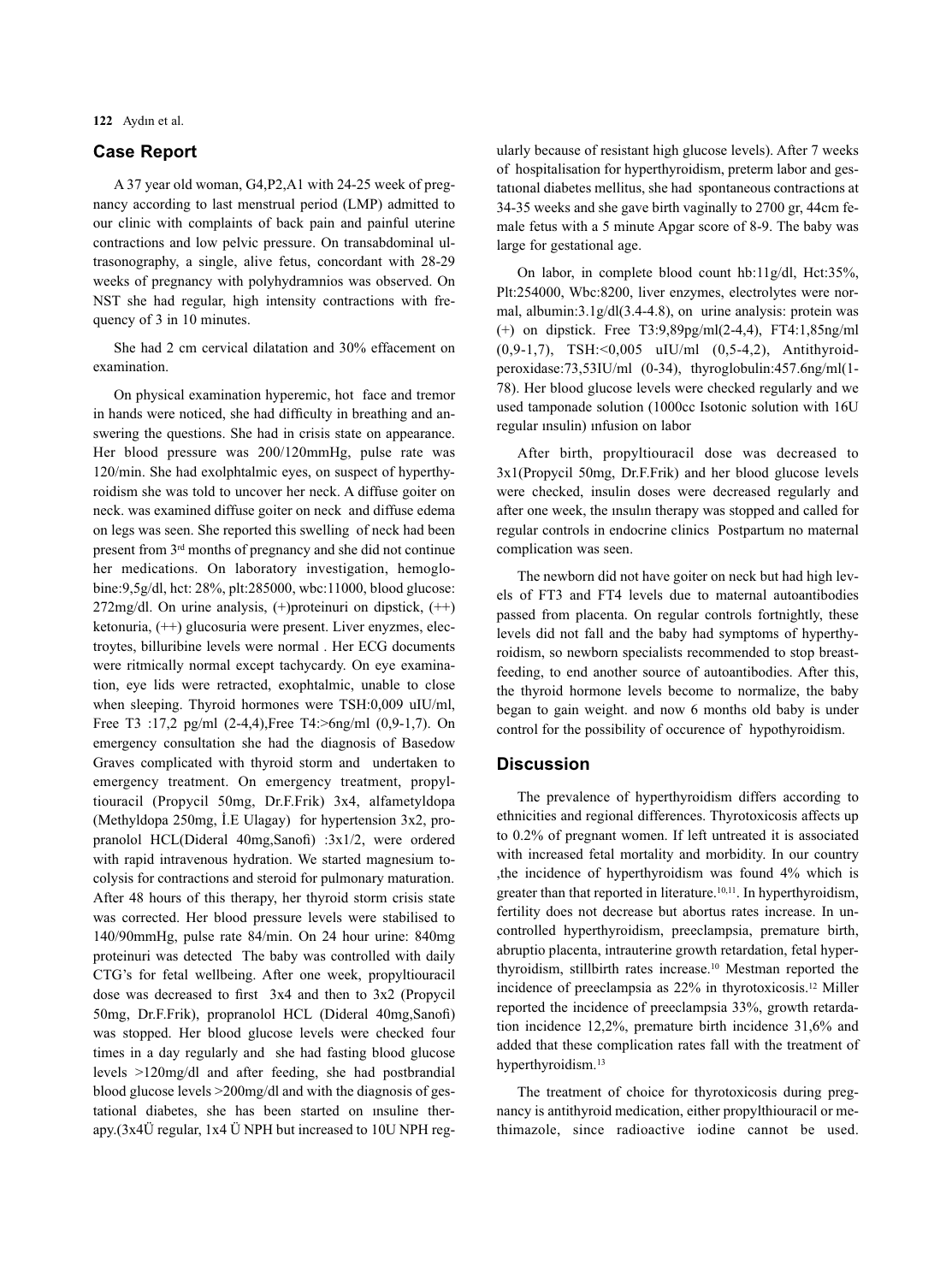Propylthiouracil (PTU) remains the drug of choice, since it does not cross the placenta. The initial goal is to control the hyperthyroidism and then use the lowest medication dose possible to maintain the serum thyroid hormone levels in the high normal range. In this way the smaller doses of medications are used, and there seems to be little risk to the baby. 14

Our patient firstly mimicked severe preeclampsia on attendance with high blood pressures and severe edema but after the history and examination, she had the diagnosis of thyrotoxicosis. On pregnancy course, she had been diagnosed to have mild preeclampsia with blood pressures changing 150/90-140/90mmHg and mild proteinuria. She had premature contractions as expected in thyrotoxicosis and gave response to magnesium tocolysis that is best for this high metabolic state. We did not detect intrauterine growth retardation because she had accompanying gestational diabetes and a large baby for gestation was born. The hyperthyroidic metabolism from the beginning of gestation and crisis state may have triggerred the occult diabetes and made gestational diabetes overt. So we think, not only SGA babies but also LGA babies may be expected in hyperthyroidism

Fetal thyrotoxicosis (hyperthyroidism) occurs occasionally due to transfer of maternal thyroid-stimulating antibodies across the placenta. Most often, the mother herself has hyperthyroidism which is being treated with antithyroid drugs that also passively treat the baby by crossing the placenta. 13,14

The baby did not have hypothyroidism postpartum as expected due to medications of propyltiouracil in pregnancy but in contrast, hyperthyroidism was seen due to transport of maternal autoantibodies. Clues to the presence of fetal hyperthyroidism are fetal heart rate consistently above the normal limit of 160 beats per minute and the presence of high levels of thyroid stimulating antibodies in the mother's blood. Cessation of breastfeeding is one of the alternative ways of controlling hyperthyroidism in babies having the signs of thyrotoxicosis.

As a result, we think not only IUGR but also with triggering of high metabolic state and with exposure to antiinsuliner hormones longer periods, gestational diabetes mellitus may be provoked and LGA babies could be expected in hyperthyroidic mother babies as in our case.

Hyperthyroidism in pregnancy is more frequent in our country and may mimic many pregnancy related conditions and should be differentiated and managed carefully to prevent maternal and fetal complications.

# **Gebeliği Komplike Eden Bir Tirotoksikoz Olgusu; Olgu Sunumu ve Yönetimi**

Alev AYDIN, Melahat DÖNMEZ, Yavuz AYDIN Güner KARATEKİN, Günseli ÖZDEMİR, Özlem ORUÇ Gynecology Obstetrics & Reproductive Medicine 2008; 14:2 **123**

### *İstanbul, Türkiye*

Gebelikte hipertiroidizmin prevalansı %0,05-0,02'dir. Tanıda en değerli testler Tiroid Stimülan Hormon (TSH) düşüşü ve Serbest T4 (fT4) yükselmesinin saptanmasıdır. Ancak daha önce de belirtildiği üzere ilk trimesterde fizyolojik olarak TSH'da %20 oranında düşme görülebilir. Graves hastalığı gebelerde en sık hipertiroidi nedenidir. 37 yaşında SAT'a göre 28-29 gebelik haftasında bir gebe erken doğum sancıları ile başvurdu. USG'de 28-29 hafta tekiz, FKH (+), 1300 gr fetus mevcuttu. Kollum:bir parmak, minimal efasman mevcuttu. Yapılan muayene TA: 200/120, nds:100 ritmik, cilt hiperemik, ellerde tremor, bacaklarda sert (+++) ödem mevcuttu. Hastanın gözleri eksolftalmik, boynunda hiperplazik guatr mevcuttu. Anamnezinde gebeliğin 3. ayından itibaren guatr öyküsü mevcut olan hasta dahiliye konsültasyonu sonucunda tirotoksikoz ve gebelik tanısıyla yatırıldı. Tetkiklerinde hipermetabolik duruma bağlı olarak KŞ:272, idrar miktarı azalmış konsantre idi. FT3:17,2 pg/ ml, fT4: 6 ng/ml, TSH: 0.009 uIU/ml. ,Acilen Propisil 3x4, Alfamet 3x2, Dideral 3x1/2 başlanılıp hidrasyon yapıldı, hastanın tüm bulguları, hipertansiyonu, erken doğum sancıları tiroid krizine bağlandığı için, ağrılar için sadece Magnesium önerildi. Tedavi başlandıktan 48 saat sonra tiroid krizi düzeldi, TA:140/90, nds:84. Esbach: 840mg. Kan şekeri profilinin AKŞ>120mg/dl, tokluk >200mg/dl olması üzerine gestasyonel diabet tanısı ile 3x4 İnsülin önerildi. Hasta 34-35. gebelik haftasında spontan vajinal yoldan 2300gr, kız, Apgar 8- 9 fetus, doğurdu. Bebekte de tirotoksikoz bulguları saptanması nedeniyle anne sütü kesilip, tedaviye başlandı.

Hipertiroidide en sık gözlenen maternal komplikasyonlar; abortus, prematür doğum, dekolman plasenta, preeklampsi, konjestif kalp yetmezliği ve hiperemezis gravidarum ve en sık fetal komplikasyonlar olarak; neonatal tirotoksikoz, intrauterin gelişme geriliği, prematürite, ölü doğum ve konjenital anomaliler olarak bildirilmektedir. Bizim olgumuzda da hastada aynı zamanda gestasyonel diabet saptanmıştır, buna bağlı LGA bebek doğmuştur.Biz hipertiroidide sadece SGA bebek değil, hipermetabolik durum ve hipertiroidiye bağlı olarak gestasyonel diabetin indüklenebileceğini ve LGA bebek doğabileceğini düşünmekteyiz. Doğum sonu, bebekte beklenildiği gibi hipotiroidi değil anneden geçen antikorlar nedeniyle neonatal tirotoksikoz saptanmıştır.

**Anahtar Kelimeler:** Hipertiroidi, Gebelik, Maternal, Fetal, Komplikasyonlar

#### **References**

- 1. Mestman JH. Thyroid Diseases in Pregnancy. Clin Obstet Gynecol 1997;40:3.
- 2. Ecker JL,Musci TJ.Treatment of thyroid disease in pregnancy. Obstet Gynecol Clin North America 1997;24:575- 89.
- 3. Emerson CH.Thyroid Disease During and After Pregnancy. In: Braverman LE,Utiger RD, (eds). The Thyroid.7th ed. Philadelphia:Lippincott-Raven, 1996; 1021-31.
- 4. Speroff L,Glass RH, Kase NG. Reprıduction and the Thyroid. In Clinical Gynecologic Endocrinology and